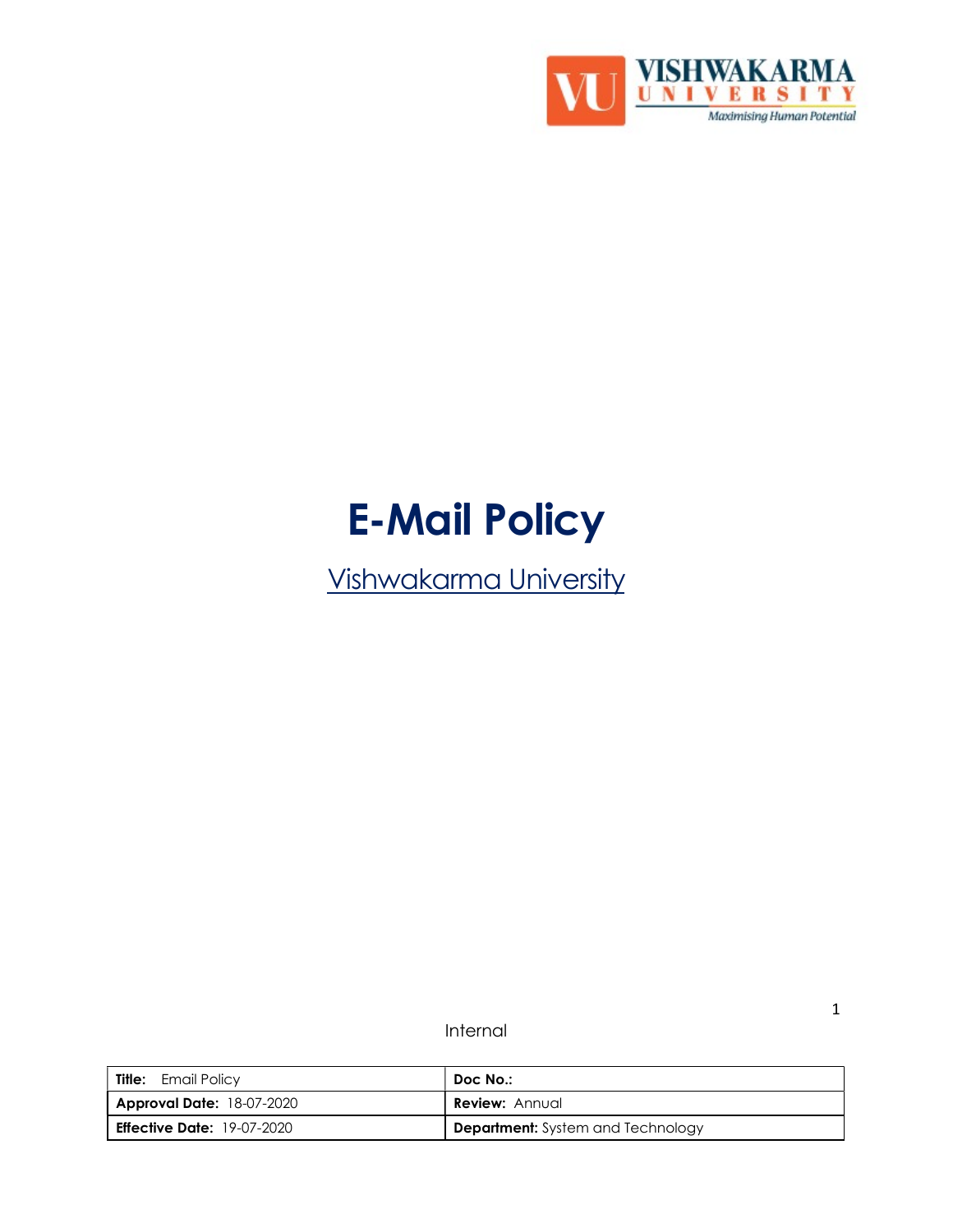

| Ver.<br><b>No</b> | <b>Release</b><br><b>Date</b> | owner       | <b>Approved By</b>        | <b>Change details</b> |
|-------------------|-------------------------------|-------------|---------------------------|-----------------------|
| .0                | 19-07-2020                    | <b>CISO</b> | Vice Chancellor   Initial |                       |
|                   |                               |             |                           |                       |
|                   |                               |             |                           |                       |
|                   |                               |             |                           |                       |

# **Table of Contents**

# Internal

| Title:<br>Email Policy            | Doc No.:                                 |
|-----------------------------------|------------------------------------------|
| <b>Approval Date: 18-07-2020</b>  | <b>Review: Annual</b>                    |
| <b>Effective Date:</b> 19-07-2020 | <b>Department:</b> System and Technology |

 $\overline{2}$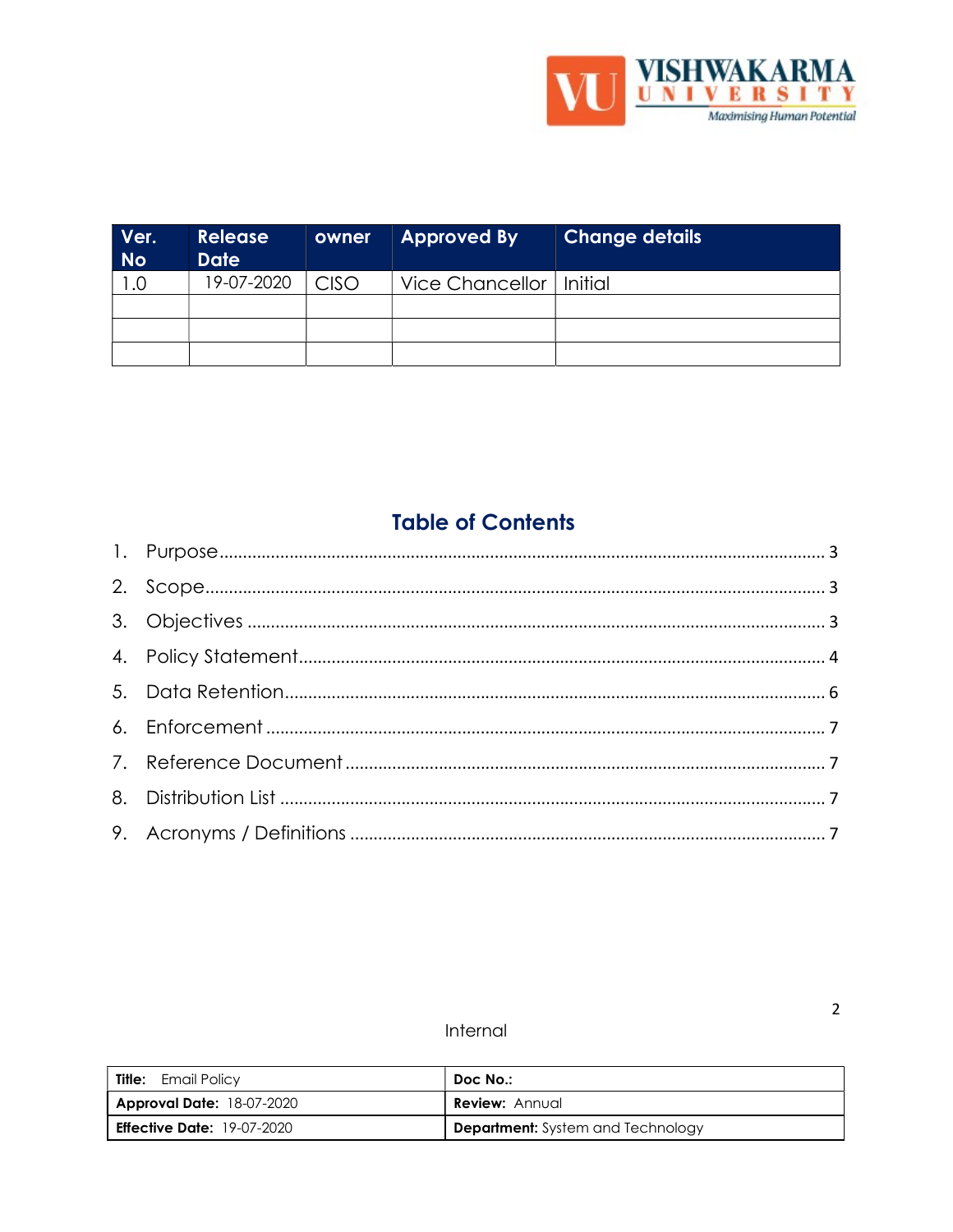

#### 1. Purpose

The purpose of this email policy is to ensure the proper use of VU's email system and make users aware of what VU deems as acceptable and unacceptable use of its email system. This policy outlines the minimum requirements for use of email within VU's Network.

#### 2. Scope

This e-mail policy provides guidelines regarding the following aspects of e-mail as an official means of communication:

- Official use of e-mail for staff
- Student use of and responsibilities associated with assigned e-mail addresses
- Expectations of e-mail communication between faculty and student and staff and student

# 3. Objectives

Principal of this policy is to describe the acceptable use of the VU's email and related services, systems and facilities.

Objective is to build a long-lasting relationship with Students, Staff, and Interested Parties based on a foundation of trust. It is policy that all personal information collected, including that of customers, donors, sponsors, volunteers and staff of VU, is kept in the strictest confidence by VU and will not be disclosed and/or sold or traded to anyone except VU's staff, students and management.

| <b>Title:</b> Email Policy        | Doc No.:                                 |
|-----------------------------------|------------------------------------------|
| <b>Approval Date: 18-07-2020</b>  | <b>Review: Annual</b>                    |
| <b>Effective Date: 19-07-2020</b> | <b>Department:</b> System and Technology |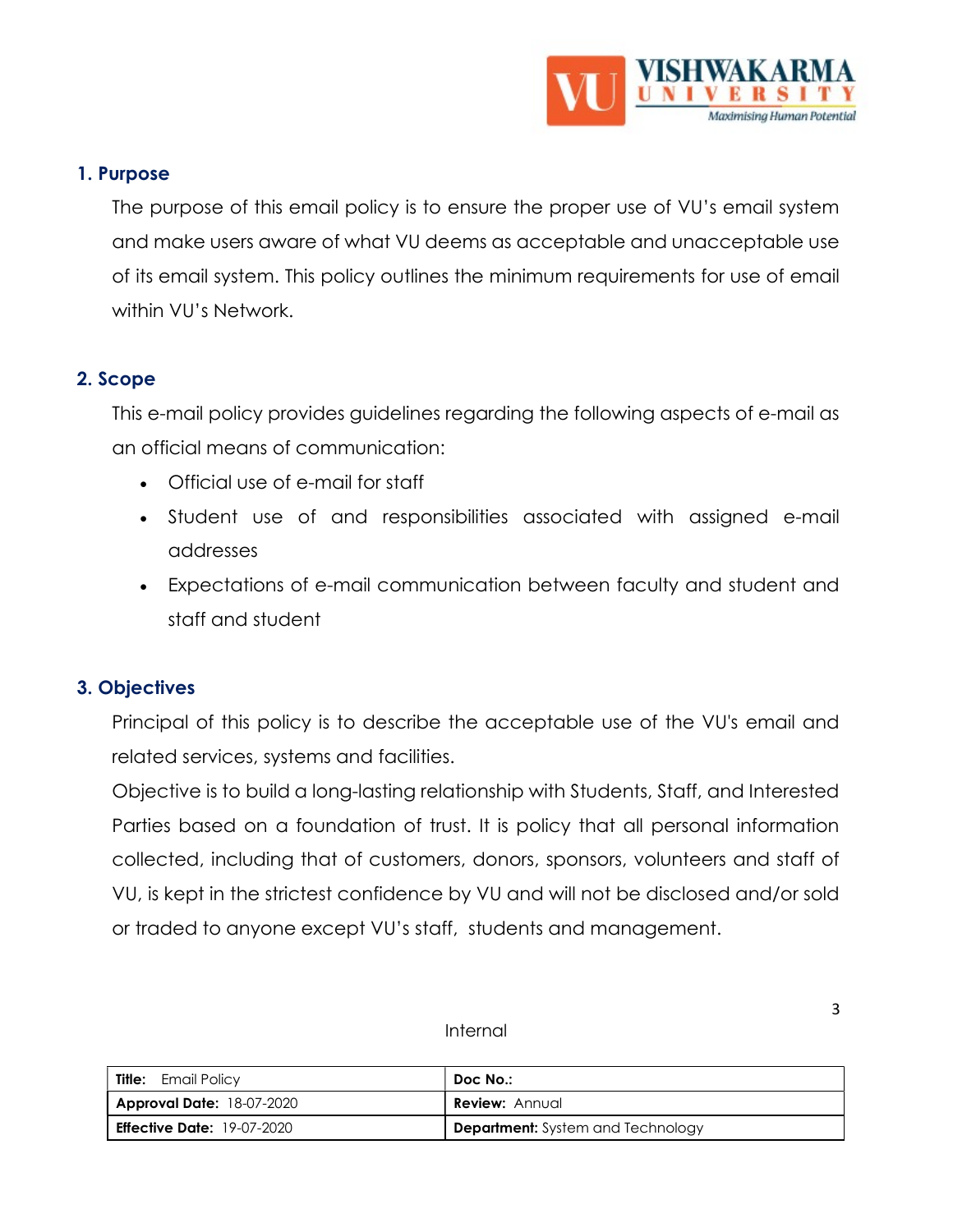

# 4. Policy Statement

- Use of email must be consistent with VU's policies and procedures of ethical conduct, safety, compliance with applicable laws and proper business practices.
- VU's email account should be used primarily for VU's business- and Workrelated purposes; personal communication and non-VU related commercial uses are prohibited.
- Students are expected to use their VU's email address when communicating electronically with the VU Staff, including communicating with faculty. Email messages received from students using the VU's email system will be treated as legitimate.
- VU's data contained within an email message or an attachment must be secured according to the Data Protection Standard.
- The VU's email system shall not to be used for the creation or distribution of any disruptive or offensive messages, including offensive comments about race, gender, hair color, disabilities, age, sexual orientation, pornography, religious beliefs and practice, political beliefs, or national origin. Staff who receive any emails with this content from any VU's staff, student should report the matter to their supervisor immediately.
- Users are prohibited from automatically forwarding VU's email to a thirdparty email system. Individual messages which are forwarded by the user must not contain VU's confidential or above information.
- Users are prohibited from using third-party email systems and storage servers such as Google, Yahoo, and MSN Hotmail etc. to conduct VU's business, to

| <b>Title:</b> Email Policy        | Doc No.:                                 |
|-----------------------------------|------------------------------------------|
| <b>Approval Date: 18-07-2020</b>  | <b>Review: Annual</b>                    |
| <b>Effective Date:</b> 19-07-2020 | <b>Department:</b> System and Technology |

#### Internal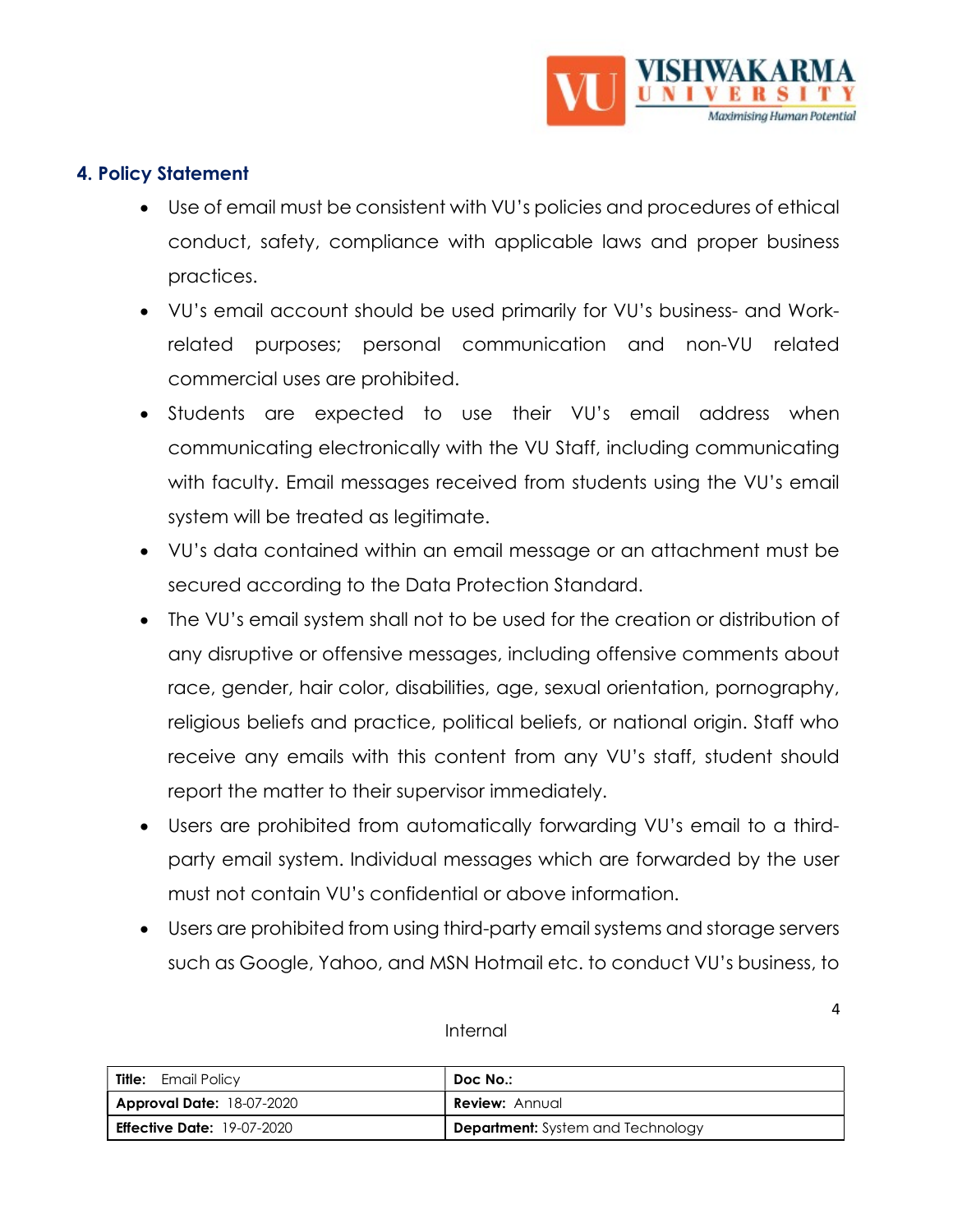

create or memorialize any binding transactions, or to store or retain email on behalf of VU. Such communications and transactions should be conducted through proper channels using VU's approved documentation.

- VU's Student, Staff, Faculties shall have no expectation of privacy in anything they store, send or receive on the VU's email system
- VU may monitor messages without prior notice.
- Users must not forward chain letters, junk mail, jokes and executables
- Users must consider the size of attachments and keep them as small as possible
- Create and use an email signature. Members of staff should use signatures which include their name, job title, phone number and 'address of VU'.
- Only mark emails as 'high priority', 'urgent' or 'important' if they genuinely are; the impact of using these markings will be reduced if they are used too often and inappropriately.
- When sending emails to a group of recipients, consider whether the 'Bcc' facility is more appropriate than the 'To' or 'Cc' facility. This could be the case where you are emailing a group who do not know each other, and you need to ensure they can't see each other's email addresses or where it is not appropriate for each recipient to know who else has received the email.
- Staff should check their email at least once each working day. If this is not possible, an appropriate 'out of office' reply should be turned on, stating when the account will be checked and who can be contacted in the meantime if the email needs urgent attention.

| Internal |
|----------|
|----------|

| <b>Title:</b> Email Policy        | Doc No.:                                 |
|-----------------------------------|------------------------------------------|
| <b>Approval Date: 18-07-2020</b>  | <b>Review: Annual</b>                    |
| <b>Effective Date:</b> 19-07-2020 | <b>Department:</b> System and Technology |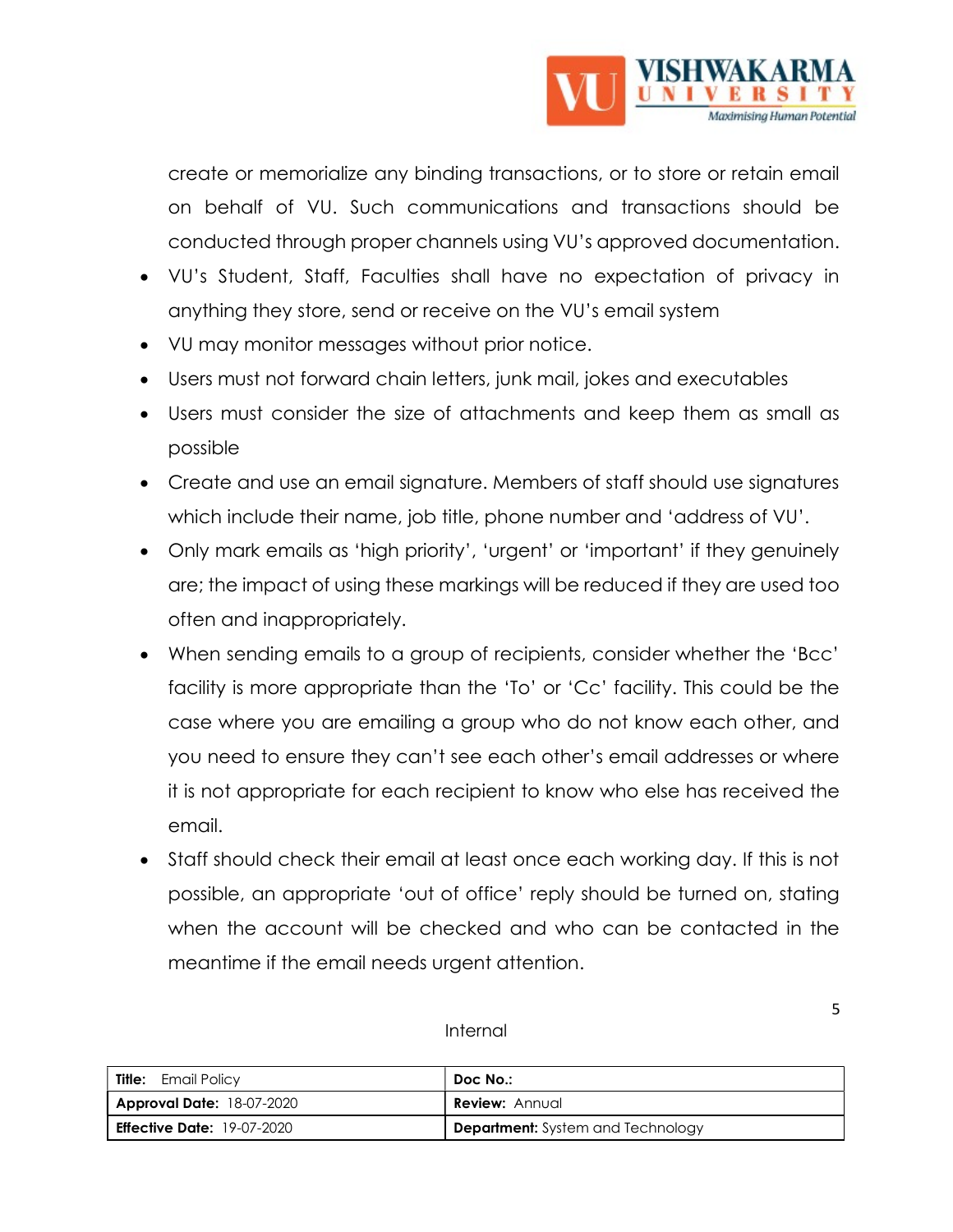

- Students should check their VU's email accounts frequently.
- No email greater than 15-Mbytes (MB) can be accepted for delivery to a VU account.
- No email greater than 15-Mbytes (MB) can be accepted for transmission by the email servers.
- Email received from unknown sender/third-party kindly do not click on any link or do not open any attachment of that mail.
- Student and staff of VU should ensure that email is sent by legitimate users, if it is not and looks like spoof email then inform to the respective authority.

# 5. Data Retention

#### Information Held-

 These documents are updated at least once a year as will testify the revision history. The owner of these documents is the Chief Information Security Officer (CISO)

# Information Collected-

- VU may collect, store and use the following kinds of personal data
	- o Information about your computer/Mobile and about your visits to and use of our services including our website and end-user facing technology.
	- o Information relating to any transactions carried out in order us to fulfil requests in association with our defined scope of works.

#### Internal

| Title:<br>Email Policy            | Doc No.:                          |
|-----------------------------------|-----------------------------------|
| <b>Approval Date: 18-07-2020</b>  | <b>Review: Annual</b>             |
| <b>Effective Date:</b> 19-07-2020 | Department: System and Technology |